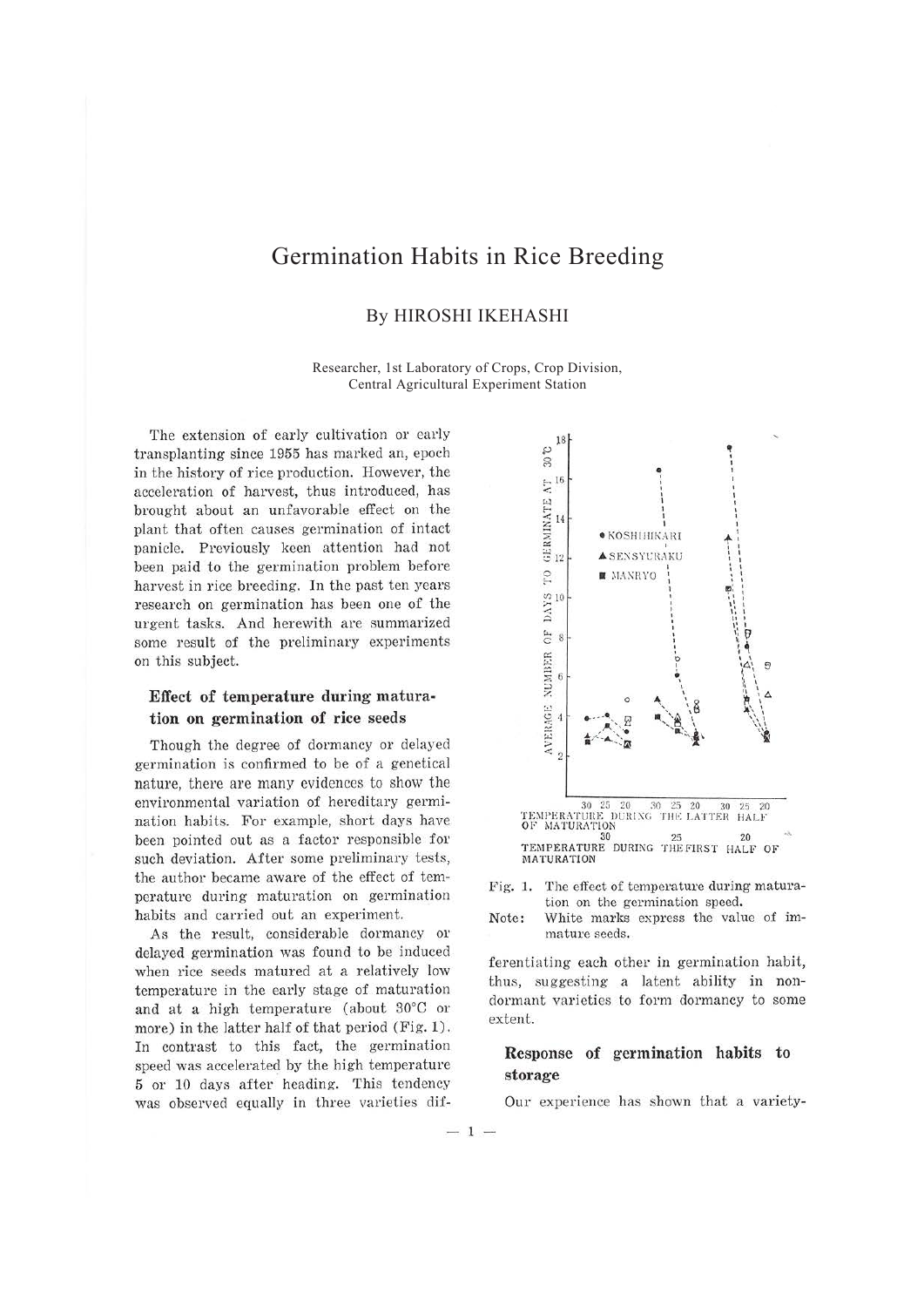| Varieties    | Incrination<br>to germinate<br>before harvest | Years<br>of<br>harvest | $\overline{2}$ | 3          |    | 5      | 6      |     | Number of days at germinator<br>8<br>percent germination corresponding<br>to the number of days | 9   | 10 | 11 | 12 | Number of days<br>until 50%<br>germination |
|--------------|-----------------------------------------------|------------------------|----------------|------------|----|--------|--------|-----|-------------------------------------------------------------------------------------------------|-----|----|----|----|--------------------------------------------|
|              |                                               |                        |                |            |    |        |        |     |                                                                                                 |     |    |    |    | Days                                       |
|              |                                               | 1960                   |                |            |    | 2      | 14     | 36  | 53                                                                                              | 68  | 76 | 79 | 83 | 7.81                                       |
| Koshihikari  | weak                                          | 1961                   | 4              | 64         | 88 | 95     | 97     | 97  | 97                                                                                              | 97  | 98 |    |    | 2.76                                       |
|              |                                               | 1962                   |                |            | 25 | 63     | 89     | 98  | 99                                                                                              | 100 |    |    |    | 4.67<br>o.                                 |
| Kanto No. 55 |                                               | 1961                   |                | 15         | 79 | 94     | 97     | 100 |                                                                                                 |     |    |    |    | 3.55                                       |
|              | weak                                          | 1962                   |                | 10         | 16 | 59     | 81     | 89  | 92                                                                                              | 96  |    |    |    | 4.53                                       |
| Honen-wase   |                                               | 1961                   | 6              | 20         | 54 | 72     | 78     | 82  | 88                                                                                              | 92  | 93 |    |    | 3.89                                       |
|              | medium                                        | 1962                   |                |            | 17 |        | 84 100 |     |                                                                                                 |     |    |    |    | 4.49                                       |
| Yachikogane  |                                               | 1961                   | 1              | 49         | 60 | 74     | 81     | 84  | 87                                                                                              | 88  | 89 | 90 |    | 3.13                                       |
|              | medium                                        | 1962                   |                | 14         |    | 76 100 |        |     |                                                                                                 |     |    |    |    | 3.37                                       |
| Manryo       |                                               |                        | All            | seeds were |    |        |        |     |                                                                                                 |     |    |    |    |                                            |
|              | strong                                        | 1961                   |                | 15         | 44 | 57     | 64     | 68  | 71                                                                                              | 76  | 77 | 78 | 79 | 4.47                                       |
|              |                                               | 1962                   | $\frac{2}{3}$  | 17         | 65 | 91     | 97     | 99  | 100                                                                                             |     |    |    |    | 3.70                                       |
| Tarehonami   |                                               | 1961                   |                | 12         | 34 | 42     | 51     | 57  | 62                                                                                              | 67  | 69 | 72 | 73 | 5.88                                       |
|              | strong                                        | 1962                   | 3              | 31         |    | 95 100 |        |     |                                                                                                 |     |    |    |    | 3.29                                       |

#### Table 1. The Varietal difference in the germination behaviour after the storage for various periods in open air at room temperature (This test was continued from Feb. 14 in 1963 at 17.5°C)

giving dormant seed is usually retardant in sprouting on nursery bed at lower temperature so that it seemed difficult to breed new varieties with the faster sprouting in cool condition as well as the adequate dormancy free from germination before harvest. However, according to the author's observation, the seeds apt to germinate before harvest attained its maximum germination speed after several months' storage (in usual sowing season), and began to loose their viability during the first summer after harvest. Meanwhile the seeds more or less dormant in their maturing period still showed delayed germination after several months' storage, gave maximum germination energy following a year's storage and retained remarkable viability after two years' storage (Table 1).

In addition, it has been proved that successive changes of germination energy were realized within about 50 days' storage under high moisture condition at 30°C. Since germination speed was found to be variable in the course of storage as shown above, there is no 'definite order' in germination speed among varieties as has been believed to exist.

This fact leads us to conclude that emphasis should be placed upon dormancy rather than on rapid germination in cool condition because germination speed in such condition is able to be hastened by an appropriate storage or heat treatment which breaks dormancy.

### **Labor-saving method to check dormancy**

When we have to deal with so many lines differing with each other in maturing time,



Fig. 2. Dormancy test after storage in refrigerator.

 $-2-$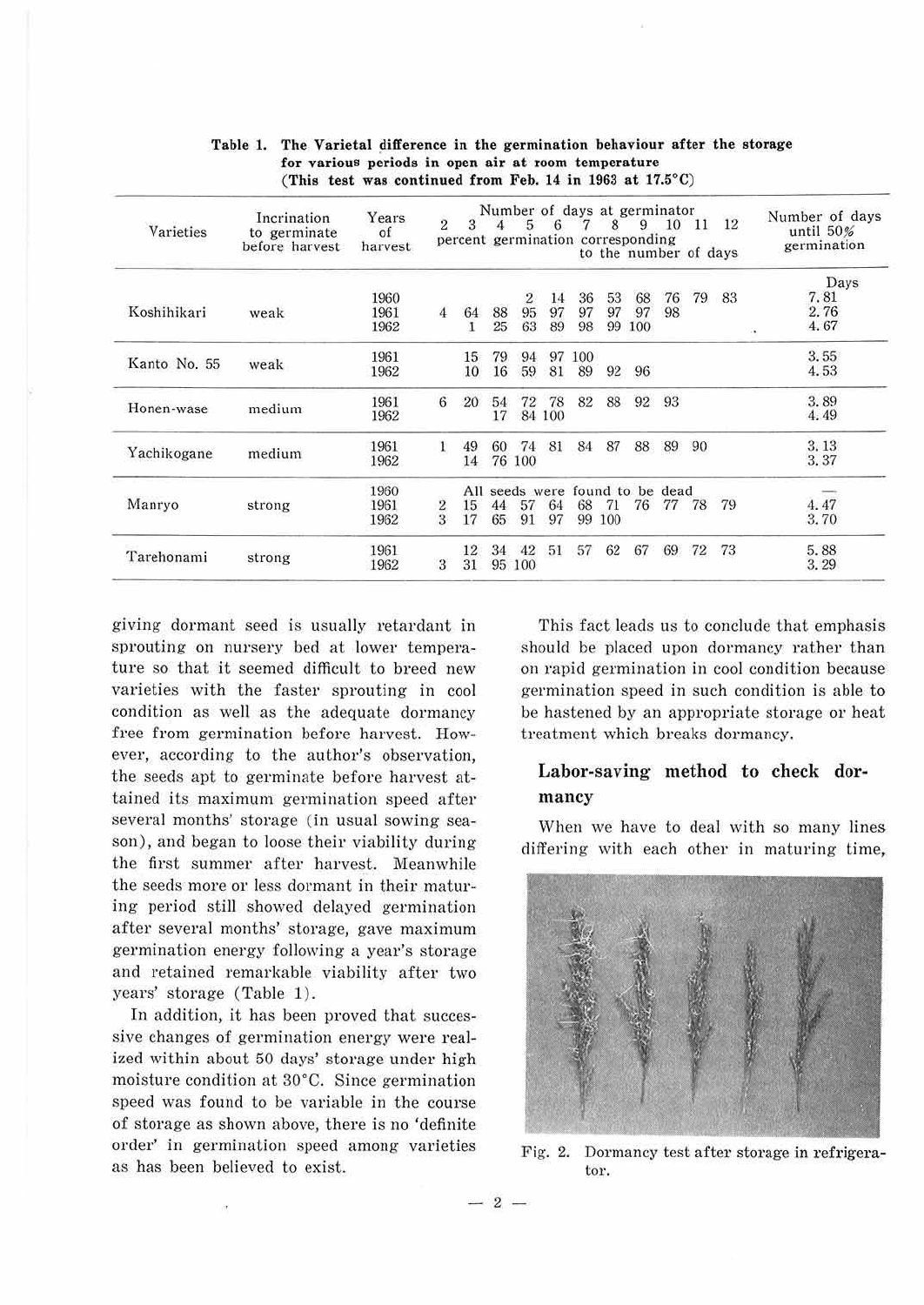the germination tests to check dormancy become considerably laborious. Therefore a labor-saving mean to check dormancy is desirable for breeding purpose. To meet this demand, an application of the principle that breaking of dormancy is extremely retarded at a low temperature was examined. As the result, checking of germination of panicles stored for several months in a refrigerator  $(5-7^{\circ}\text{C})$  has been ascertained to be enough to determine the approximate degree of dormancy (Fig. 2).

Under this method, matured panicles are collected in the field with those of check varieties in their perfect maturity and stored in a refrigerator, and after the maturation of all sample lines, germination test is carried out at once, instead of several germination tests for each maturing time.

## **Experiments** on **hereditary nature** of **germination** speed

Japanese rice varieties in general are not sufficient in the degree of dormancy. It might have probably been caused by the historical endeavor toward rapid germination under cool condition. And relatively cool storage condition of rice seeds might have been effective to keep viability without a protective role of dormancy. However, as the result of the appreciation of selective value of dormancy, some information on its hereditary nature becomes necessary.

The results of experiment undertaken by the author with four hybrid population to obtain some elementary knowledge are summarized as follows: There are at least two factors controlling germination speed, i.e. one in covering layers (glumes, seed coat or pericarp) derived from the mother plant and another in the embryo. And the expression of the segregation in the latter trait is almost completely suppressed by the former, as was found in the case of  $F_2$  seed population where variances of germination speeds are nearly equal to that in parents (Fig. 3).

But the slight effect of selection on germina-



- Fig. 3. Frequency of germination speed in  $F_2$ population and its parents.
- Note: The values of variance of germination speed are shown to be proportional to the degree of mean, if number of days in germinator is not converted into logarithmic scale.

**Table 2. Frequency distribution of germination**  speed among groups of F<sub>3</sub> seeds by F2 **plants** 

| Cross                               |  |          |                                 |  |  | Numbers of Group of $F^3$<br>Days at Germinator |                |  |                                                                                                                                                                                                                                   |  |  |  | seeds |
|-------------------------------------|--|----------|---------------------------------|--|--|-------------------------------------------------|----------------|--|-----------------------------------------------------------------------------------------------------------------------------------------------------------------------------------------------------------------------------------|--|--|--|-------|
|                                     |  | 3        |                                 |  |  |                                                 | $\overline{5}$ |  | 6                                                                                                                                                                                                                                 |  |  |  | Total |
| Kanto $55\times$<br>Hokuriku No. 53 |  | $\delta$ |                                 |  |  |                                                 |                |  | $3\,\stackrel{\mathtt{\mathfrak{g}}}{5}\,\stackrel{\mathtt{\mathfrak{g}}}{4}\,\stackrel{\mathtt{\mathfrak{g}}}{3}\,\stackrel{\mathtt{\mathfrak{g}}}{1}\,\stackrel{\mathtt{\mathfrak{g}}}{3}\,\stackrel{\mathtt{\mathfrak{g}}}{2}$ |  |  |  | 21    |
| $Hoyoku \times$<br>Hatsuminori      |  |          | $1\ 2\ \frac{9}{1}\ 3\ 6\ 2\ 1$ |  |  |                                                 |                |  |                                                                                                                                                                                                                                   |  |  |  | 18    |
| Senshuraku $\times$<br>Manryo       |  |          | $1\ 1\ 8\ 6\ 6$                 |  |  |                                                 |                |  | $\overline{1}$                                                                                                                                                                                                                    |  |  |  | 23    |
| Hokuriku 52 ×<br>Koshihikari        |  |          | $\frac{9}{2}$ 6 6 5             |  |  |                                                 |                |  |                                                                                                                                                                                                                                   |  |  |  | 21    |

tion speed in  $F<sub>2</sub>$  seed population suggested the presence among the embryos of the segregation of factor related to germination speed, especially in the cross a parent of which is remarkably dormant.

On the other hand, the factor in covering